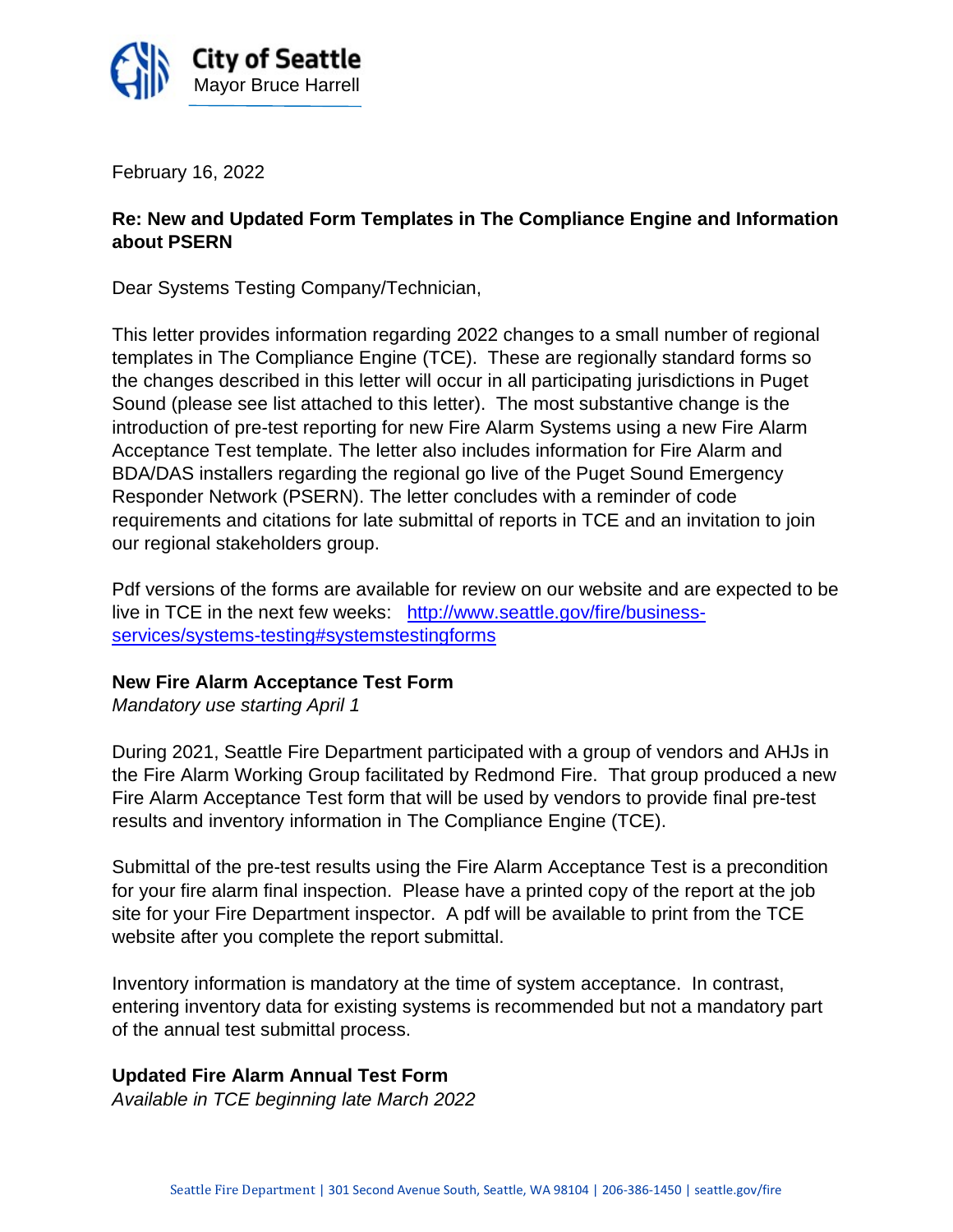February 16, 2022 Page 2

This form's inventory section and questions are being changed to match the new Acceptance Test Form, so that information entered at time of acceptance will allow users to easily move forward with future annual tests. Please contact [SFD\\_FMO\\_SystemsTesting@seattle.gov](mailto:SFD_FMO_SystemsTesting@seattle.gov) if you would like a copy of the Annual Test that shows the specific changes.

### **Updated Sprinkler Annual Test Form**

*Available in TCE Now*

The only change to this form is clarifying wording to question 27 regarding recalled devices, based on contractor feedback that the previous wording was confusing.

## **Updated BDA/DAS Acceptance Test Form and Annual Test Form**

*Available in TCE beginning late March 2022*

The mandatory section regarding tester qualifications will be modified slightly to include NFPA language "approved certification or manufacturer training or other approved equivalent". In addition, these forms will be updated to provide more "help text" about certain questions, for example, providing a definition of "critical areas" and instructions on how to measure Signal Level Received at Donor Site. Please contact [SFD\\_FMO\\_SystemsTesting@seattle.gov](mailto:SFD_FMO_SystemsTesting@seattle.gov) if you would like a copy of the tests that show the specific changes.

## **PSERN Transition Information for Vendors Working on BDA/DAS and Alarm Monitoring Companies**

*Seattle building BDA/DAS transition likely to begin in May 2022 for Seattle BDA*

The aging public safety radio system in King County will be replaced by a new digital system called the Puget Sound Emergency Radio Network (PSERN). The new system was funded by a voter-approved levy. However, the levy did not fund upgrades to privately owned Distributed Antenna Systems (DAS) installed in buildings to meet fire code requirements. Properties with public safety DAS will be required to re-tune and recommission their equipment for the new system. The project is being managed by King County. The Seattle Fire Department is preparing information to aid property owners and contractors in planning, contracting, and budgeting and to explain the fire code implications of non-compliance. Please see [http://www.seattle.gov/fire/business](http://www.seattle.gov/fire/business-services/systems-testing#bdadasemergencyradiocommunications)[services/systems-testing#bdadasemergencyradiocommunications.](http://www.seattle.gov/fire/business-services/systems-testing#bdadasemergencyradiocommunications)

Fire Marshals throughout the region are working with PSERN to help ensure that the Acceptance Test and Annual Test procedures and forms remain very similar before and after the transition. Seattle transition is expected in May, other jurisdictions will be later. During the transition, BDA/DAS will need to be taken off-line for a period of several days or weeks while technicians work to retune the antennas and test them. Alarm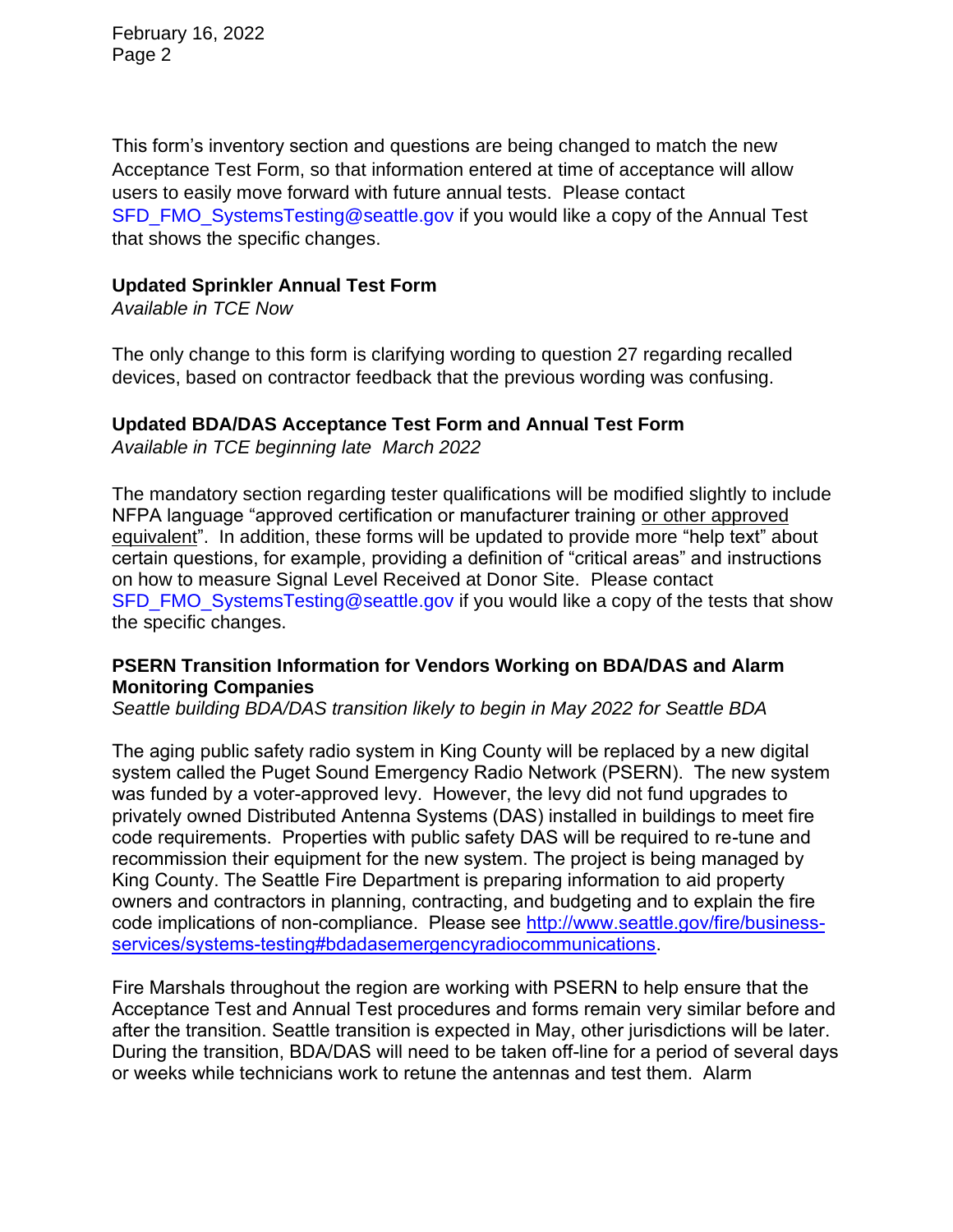February 16, 2022 Page 3

monitoring companies should be aware and take steps to avoid transmitting false alarms regarding BDA/DAS that are offline as required by PSERN for the transition.

## **Systems Testing Report Submittal Timelines – Avoid Citations**

SFD inspectors are finding an increasing number of premises with current system tags on the equipment, but no report in The Compliance Engine. Please work with your teams to achieve timely reporting in The Compliance Engine. This letter provides notice that SFD may resume issuing citations to ITM companies for late submittals of testing reports. The citation is \$373 for the first violation and higher for second violation within 12 months.

The code-required timelines for providing test reports to SFD through our third-party vendor TCE are:

- White-tagged and yellow-tagged systems: within **7 days** of the inspection or maintenance completion.
- Red-tagged systems: reported immediately using the current mandatory impaired systems reporting process and submitted through TCE the same day of the test.

## **Invitation to Participate: Systems Testing Regional Advisory Group – 2022 Smoke Control Systems**

After the work on the Fire Alarm forms in 2021, the Regional Advisory Group is planning to work on new smoke control test forms in the second half of 2022. If you have not been part of the working group and would like to learn more about the work plan and participate, please contact Karen Grove to be added to the distribution list: [karen.grove@seattle.gov.](mailto:karen.grove@seattle.gov)

We are grateful to our systems testing companies and technicians for their ongoing contributions to fire prevention and fire safety. If you have questions, you can reach us by email at [SFD\\_FMO\\_certifications@seattle.gov](mailto:SFD_FMO_certifications@seattle.gov) or [SFD\\_FMO\\_systemstesting@seatle.gov.](mailto:SFD_FMO_systemstesting@seatle.gov)

Respectfully,

 $\overline{z}$   $\overline{z}$ 

Assistant Chief Timothy J. Munnis, Fire Marshal Seattle Fire Department

**Enclosures** Table 1: Regional Systems Testing – Participating Jurisdictions as of 1/1/2022

## **Table 1: Regional Systems Testing Advisory Group Members**